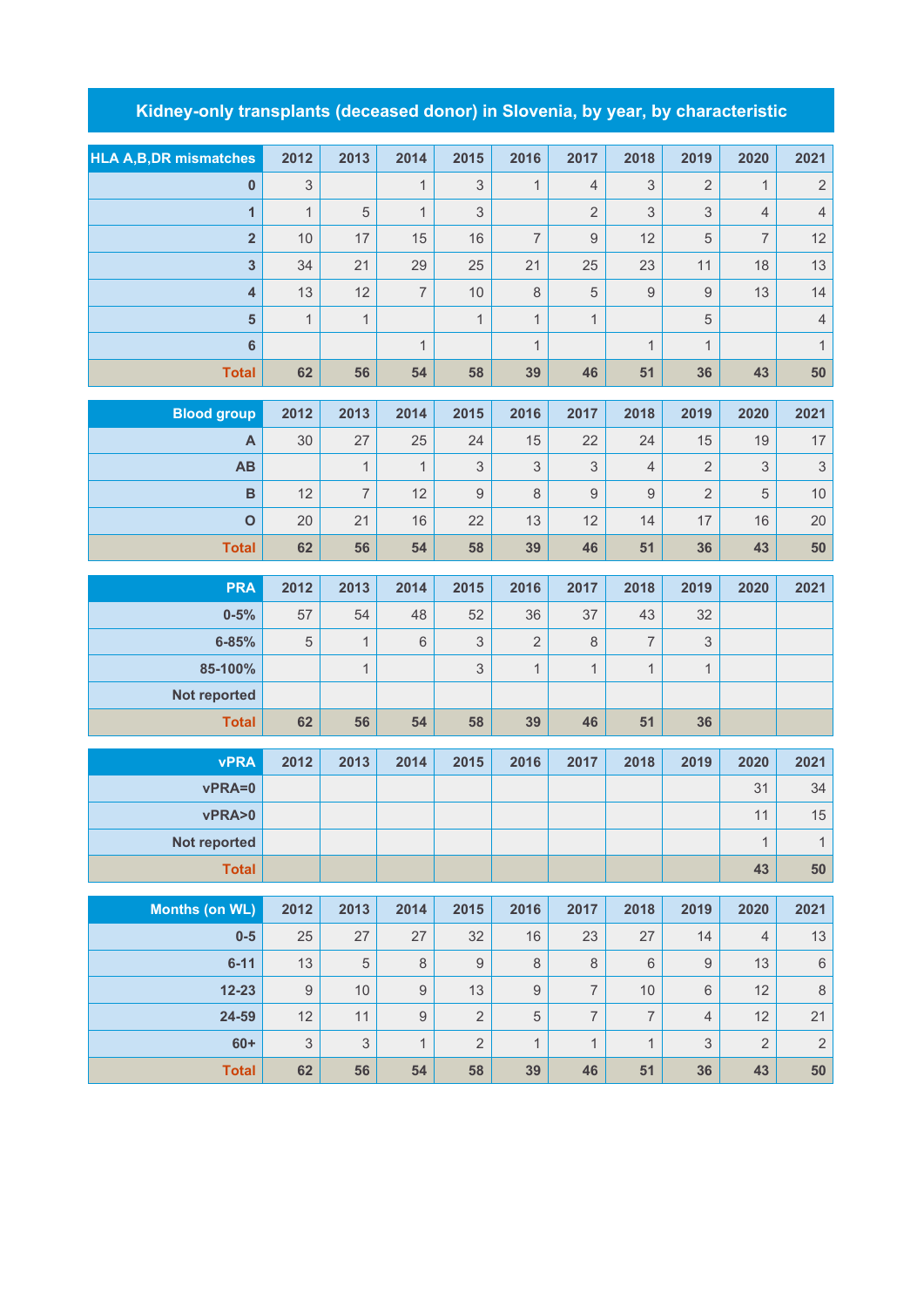| <b>Months (on dialysis)</b>                  | 2012                    | 2013           | 2014                    | 2015                    | 2016                    | 2017           | 2018             | 2019           | 2020                    | 2021                      |
|----------------------------------------------|-------------------------|----------------|-------------------------|-------------------------|-------------------------|----------------|------------------|----------------|-------------------------|---------------------------|
| <b>Pre-emptive</b>                           | 3                       | $\overline{4}$ | 6                       | $\overline{2}$          | $\overline{2}$          |                | $\overline{2}$   | $\,6\,$        | $\overline{4}$          | $\sqrt{2}$                |
| $0-5$                                        |                         |                | $\mathbf{1}$            | $\overline{4}$          | 3                       | $\overline{4}$ | $\overline{2}$   | $\mathbf{1}$   |                         | $\overline{2}$            |
| $6 - 11$                                     | 3                       | $\mathbf{1}$   | 6                       | $\mathsf g$             | $\,6$                   | 6              | $\overline{2}$   | $\mathbf{1}$   | $\overline{2}$          |                           |
| $12 - 23$                                    | 14                      | 6              | 5                       | 11                      | 6                       | 14             | $\boldsymbol{9}$ | $\,6\,$        | 6                       | $\boldsymbol{9}$          |
| 24-59                                        | 29                      | 28             | 29                      | 22                      | 17                      | 15             | 29               | 18             | 21                      | 30                        |
| $60+$                                        | 13                      | 17             | $\overline{7}$          | 10                      | 5                       | $\overline{7}$ | $\overline{7}$   | $\overline{4}$ | 10                      | $\overline{\mathcal{I}}$  |
| <b>Total</b>                                 | 62                      | 56             | 54                      | 58                      | 39                      | 46             | 51               | 36             | 43                      | 50                        |
| <b>Sequence</b>                              | 2012                    | 2013           | 2014                    | 2015                    | 2016                    | 2017           | 2018             | 2019           | 2020                    | 2021                      |
| <b>First</b>                                 | 60                      | 53             | 54                      | 57                      | 38                      | 43             | 47               | 36             | 40                      | 47                        |
| <b>Repeat</b>                                | $\overline{2}$          | 3              |                         | $\mathbf{1}$            | $\mathbf{1}$            | 3              | 4                |                | 3                       | $\ensuremath{\mathsf{3}}$ |
| <b>Total</b>                                 | 62                      | 56             | 54                      | 58                      | 39                      | 46             | 51               | 36             | 43                      | 50                        |
|                                              |                         |                |                         |                         |                         |                |                  |                |                         |                           |
| <b>Recipient age</b>                         | 2012                    | 2013           | 2014                    | 2015                    | 2016                    | 2017           | 2018             | 2019           | 2020                    | 2021                      |
| $0 - 15$                                     | $\mathbf{1}$            |                |                         | $\mathbf{1}$            | $\mathbf{1}$            | $\mathbf{1}$   |                  |                |                         |                           |
| 16-55                                        | 41                      | 30             | 34                      | 34                      | 23                      | 23             | 24               | 11             | 29                      | 32                        |
| 56-64                                        | 13                      | 23             | 14                      | 16                      | 10                      | 18             | 15               | $\overline{7}$ | 10                      | 13                        |
| $65+$                                        | $\overline{7}$          | 3              | 6                       | $\overline{7}$          | 5                       | $\overline{4}$ | 12               | 18             | 4                       | $\sqrt{5}$                |
| <b>Total</b>                                 | 62                      | 56             | 54                      | 58                      | 39                      | 46             | 51               | 36             | 43                      | 50                        |
| <b>Allocation type</b>                       | 2012                    | 2013           | 2014                    | 2015                    | 2016                    | 2017           | 2018             | 2019           | 2020                    | 2021                      |
| <b>Rescue</b>                                | $\mathbf{1}$            | $\overline{2}$ |                         | $\overline{2}$          | 5                       | 6              | 8                | 4              | 9                       | 13                        |
| <b>Standard</b>                              | 61                      | 54             | 54                      | 56                      | 34                      | 40             | 43               | 32             | 34                      | 37                        |
| <b>Total</b>                                 | 62                      | 56             | 54                      | 58                      | 39                      | 46             | 51               | 36             | 43                      | 50                        |
| <b>Allocation program</b>                    |                         |                |                         |                         |                         |                |                  |                |                         |                           |
| (all donors)                                 | 2012                    | 2013           | 2014                    | 2015                    | 2016                    | 2017           | 2018             | 2019           | 2020                    | 2021                      |
| <b>ETKAS</b>                                 | 60                      | 54             | 52                      | 55                      | 34                      | 39             | 42               | 21             | 34                      | 35                        |
| <b>ESP</b>                                   | $\mathbf{1}$            |                | $\overline{2}$          | $\mathbf{1}$            |                         |                | $\mathbf{1}$     | 11             |                         |                           |
| AM                                           |                         |                |                         |                         |                         | $\mathbf{1}$   |                  |                |                         | $\sqrt{2}$                |
| <b>Rescue</b>                                | $\mathbf{1}$            | $\overline{2}$ |                         | $\overline{2}$          | $\sqrt{5}$              | 6              | $\,8\,$          | $\overline{4}$ | 9                       | 13                        |
| <b>Total</b>                                 | 62                      | 56             | 54                      | 58                      | 39                      | 46             | 51               | 36             | 43                      | 50                        |
| <b>Allocation program</b><br>(donors $65+$ ) | 2012                    | 2013           | 2014                    | 2015                    | 2016                    | 2017           | 2018             | 2019           | 2020                    | 2021                      |
| <b>ETKAS</b>                                 | $\mathbf{1}$            |                |                         | $\mathbf{1}$            | $\mathbf{1}$            |                | $\overline{2}$   | 1              | $\mathbf{1}$            |                           |
| <b>ESP</b>                                   | $\mathbf{1}$            |                | $\overline{2}$          | $\mathbf{1}$            |                         |                | $\mathbf{1}$     | 11             |                         |                           |
| AM                                           |                         |                |                         |                         |                         |                |                  |                |                         |                           |
| <b>Rescue</b>                                |                         | $\mathbf{1}$   |                         |                         | $\mathbf{1}$            | 3              | $\sqrt{2}$       | 3              | 3                       | 5                         |
| <b>Total</b>                                 | $\overline{\mathbf{2}}$ | $\mathbf{1}$   | $\overline{\mathbf{2}}$ | $\overline{\mathbf{2}}$ | $\overline{\mathbf{2}}$ | 3              | 5                | 15             | $\overline{\mathbf{4}}$ | $5\phantom{a}$            |